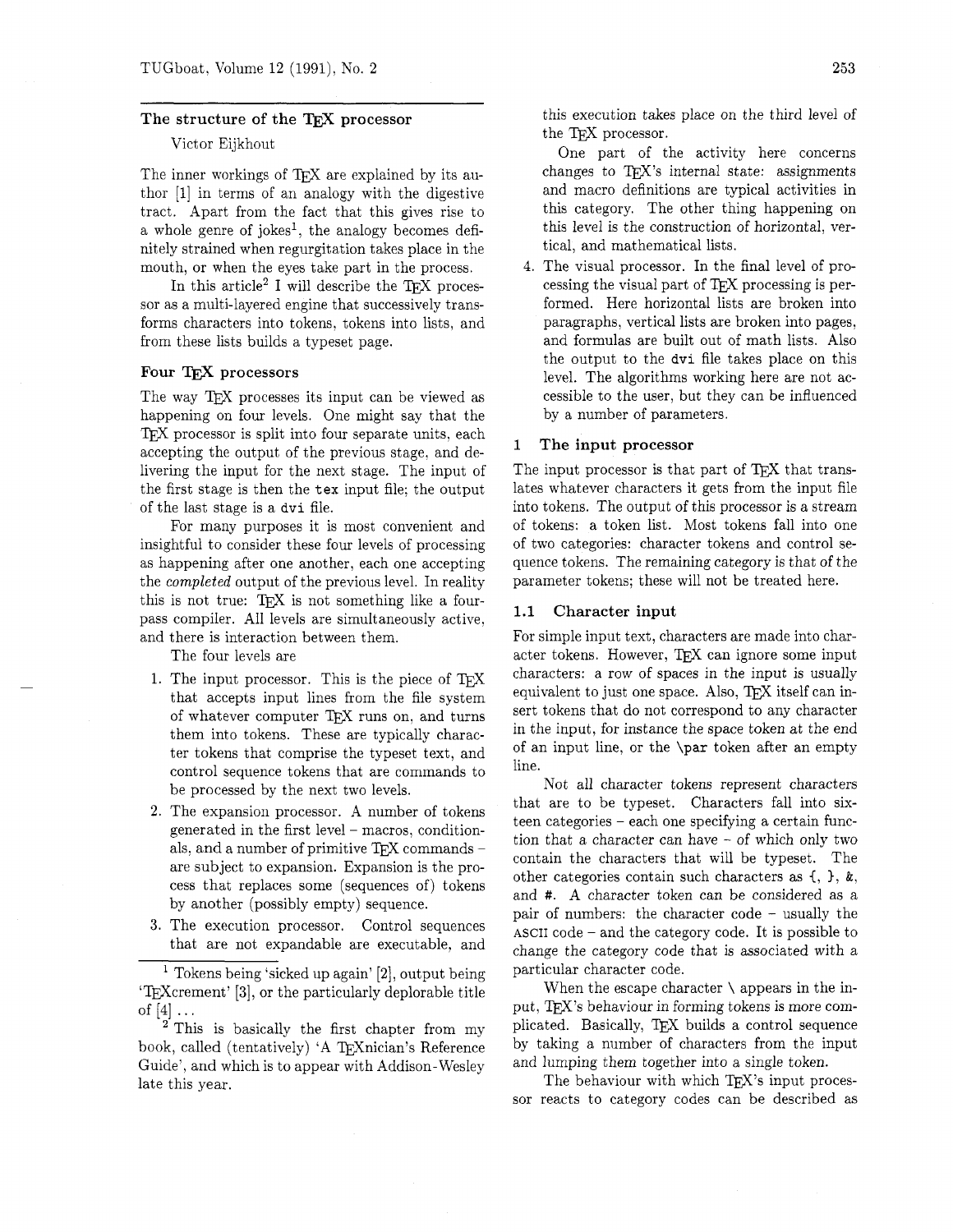a finite-state automaton with three internal states:  $N$ , new line,  $M$ , middle of line, and  $S$ , skipping spaces. These states and the transitions between them are treated in chapter 8 of The T<sub>F</sub>Xbook.

## **1.2 Two-level input processing**

T<sub>F</sub>X's input processor is in fact even a two-level processor. Due to limitations of the terminal, the editor. or the operating system, the user may not be able to input certain desired characters. Therefore, TFX provides a mechanism to access with two superscript characters all of the available character positions. This may be considered a separate stage of TEX processing, taking place prior to the three-state finite automaton mentioned above.

For instance, the sequence  $\gamma$ + is replaced by k because the ASCII codes of k and + differ by 64. Since this replacement takes place before tokens are formed, writing  $\vs^{\text{-+ip}}$  5cm has the same effect as \vskip 5cm. Examples more useful than this exist.

Note that this first stage is a transformation from characters to characters, without considering category codes. These come into play only in the second phase of input processing, where characters are converted to character tokens by coupling the category code to the character code.

#### **2 The expansion processor**

TFX's expansion processor accepts a stream of tokens and, if possible, expands the tokens in this stream one by one until only unexpandable tokens remain. Macro expansion is the clearest example of this: if a control sequence is a macro name, it is replaced (together possibly with parameter tokens) by the definition text of the macro.

Input for the expansion processor is provided mainly by the input processor. The stream of tokens coming from the first stage of TFX processing is subject to the expansion process, and the result is a stream of unexpandable tokens which is fed to the execution processor.

However, the expansion processor comes into play also when an \edef or \write is processed. The parameter token list of these commands is expanded as if the lists would have been on top level, instead of the argument to a command.

There is a special fascination to macros that work completely by the expansion processor. See the recent articles **[4],** [5], and [6] for some good examples.

## **2.1 The process of expansion**

Expanding a token comprises the following steps:

- See if the token is expandable.
- If the token is unexpandable, pass it to the token list currently being built, and take on the next token.
- If the token is expandable, replace it by its expansion. For macros without parameters, and a few primitive commands such as \jobname, this is indeed a simple replacement. Usually, however, TFX needs to absorb some argument tokens from the stream in order to be able to form the replacement of the current token. For instance, if the token was a macro with parameters, sufficiently many tokens need to be absorbed to form the arguments corresponding to these parameters.
- Go on expanding, starting with the first token of the expansion.

Deciding whether a token is expandable is usually a simple decision. Macros and active characters, conditionals, and a number of primitive TFX commands (see the list on page 215 of The T $EXbook$ ) are expandable, other tokens are not. Thus the expansion processor replaces macros by their expansion, it evaluates conditionals and eliminates any irrelevant parts of these, but tokens such as \vskip and character tokens, including characters such as dollar signs and braces, are passed untouched.

## **2.2 Special cases:** \expandafter, \noexpand, **and** \the

As stated above. after a token has been expanded TFX will start expanding the resulting tokens. At first sight the \expandafter command would seem to be an exception to this rule, because it expands only one step. What actually happens is that the sequence

 $\text{expandafter}(token_1)\langle token_2\rangle$ 

is replaced by

 $\langle \text{token}_1 \rangle \langle \text{expansion of token}_2 \rangle$ 

and this replacement is in fact reexamined by the expansion processor.

Real exceptions do exist, however. If the current token is the \noexpand command, the next token is considered for the moment to be unexpandable: it is handled as if it were \relax (more about this control sequence follows below), and it is passed to the token list being built.

Example: in the macro definition

### \edef\a{\noexpand\b}

the replacement text \noexpand\b is expanded at definition time. The expansion of \noexpand is the next token, with a temporary meaning of \relax. Thus, when the expansion processor tackles the next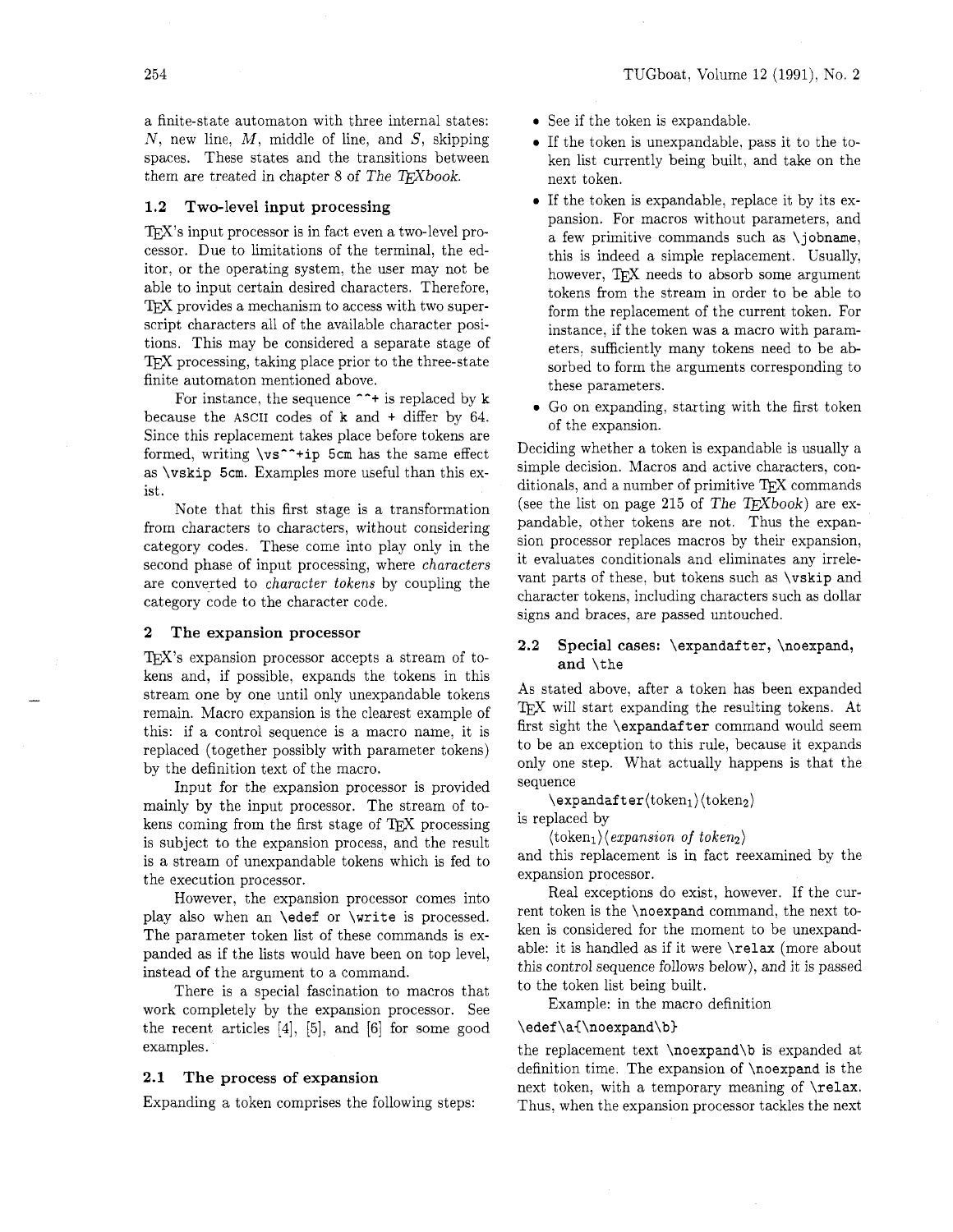token, the **\b,** it will consider that to be unexpandable, and just pass it to the token list being built, which is the replacement text of the macro.

Another exception is that the tokens resulting from \the(token variable) are not expanded further if this statement occurs inside an **\edef** macro definition.

#### **2.3 Braces in the expansion processor**

Above, it was said that braces are passed as unexpandable character tokens. In general this is true. For instance, the **\romannumeral** command is handled by the expansion processor; when confronted with

#### **\romannumerall\number\count2 3{4** .'..

TFX will expand until the brace is encountered: if **\count2** has the value of zero. the result will be the roman numeral representation of **103.** 

As another example.

```
\iftrue {\else }\fi
```
is handled by the expansion processor as if it were **\iftrue a\else b\f i** 

The result is a character token. be this a brace or a letter.

However, in the context of macro expansion the expansion processor will recognize braces. First of all. a balanced pair of braces marks off a group of tokens to be passed as one argument. If a macro has an argument

```
\def\macro#1{ ... }
```
one can call it with a single token

**\macro I \macro** \\$

or with a group of tokens, surrounded by braces

#### **\macro Iabc) \macro Cd{ef>g)**

Secondly, when the arguments for a macro with parameters are read, no expressions with unbalanced braces are accepted. In

**\def\a#l\stopC** ... **1** 

```
\a bc<d\stople\stop
```
the argument is  $bc{d\st{op}}e$ . Only balanced expressions are accepted here.

#### **3 The execution processor**

The execution processor builds lists: horizontal, vertical, and math lists. Corresponding to these lists, it works in horizontal, vertical, or math mode. Of these three modes 'internal' and 'external' variants exist. In addition to building lists, this part of the TEX processor also performs mode-independent processing, such as assignments.

Coming out of the expansion processor is a stream of unexpandable tokens to be processed by

the execution processor. From the point of view of the execution processor, this stream contains two types of tokens:

- Tokens that signal an assignment (this includes macro definitions), and other tokens that are independent of the mode, such as **\show** and **\aftergroup.**
- Tokens that build lists: characters, boxes, and glue. Handling of these tokens depends on the surrounding mode.

Some objects can be used in any mode; for instance boxes can appear in horizontal, vertical, and math lists. The effect of such an object will of course still depend on the mode. Other objects are specific to one mode. For instance, characters (to be more precise: character tokens of categories 11 and 12) are intimately connected to horizontal mode: if the execution processor is in vertical mode when it encounters a character, it will switch to horizontal mode.

For the expansion processor a character token is just an unexpandable object. On the level of the execution processor, however, something is actually done with it. Some characters are typeset. but the execution processor can also encounter, for instance, math shift characters (usually \$), or braces. When a math shift character is found in the stream of tokens. math mode is entered (or exited if the current mode was math mode); when a left brace is found, a new level of grouping is entered.

One control sequence handled by the execution processor deserves special mention: **\relax.** This control sequence is not expandable. but the execution is 'empty'. Compare the effect of **\relax** in

**\countO=l\relax 2** 

with that of **\empty** defined by

\def\empty{}

in

#### **\countO=l\empty 2**

In the first case the expansion process that is forming the number stops at **\relax** because it is unexpandable, and the number **I** is assigned. In the second case **\empty** expands to nothing, so **12** is assigned.

## **4 The visual processor**

TEX's visual processor encompasses those algorithms that are outside direct user control: paragraph breaking, alignment, page breaking, math typesetting, and **dvi** file generation. Various parameters control the operation of these parts of  $T_{E}X$ .

Some of these algorithms return their results in a form that can be handled by the execution proces